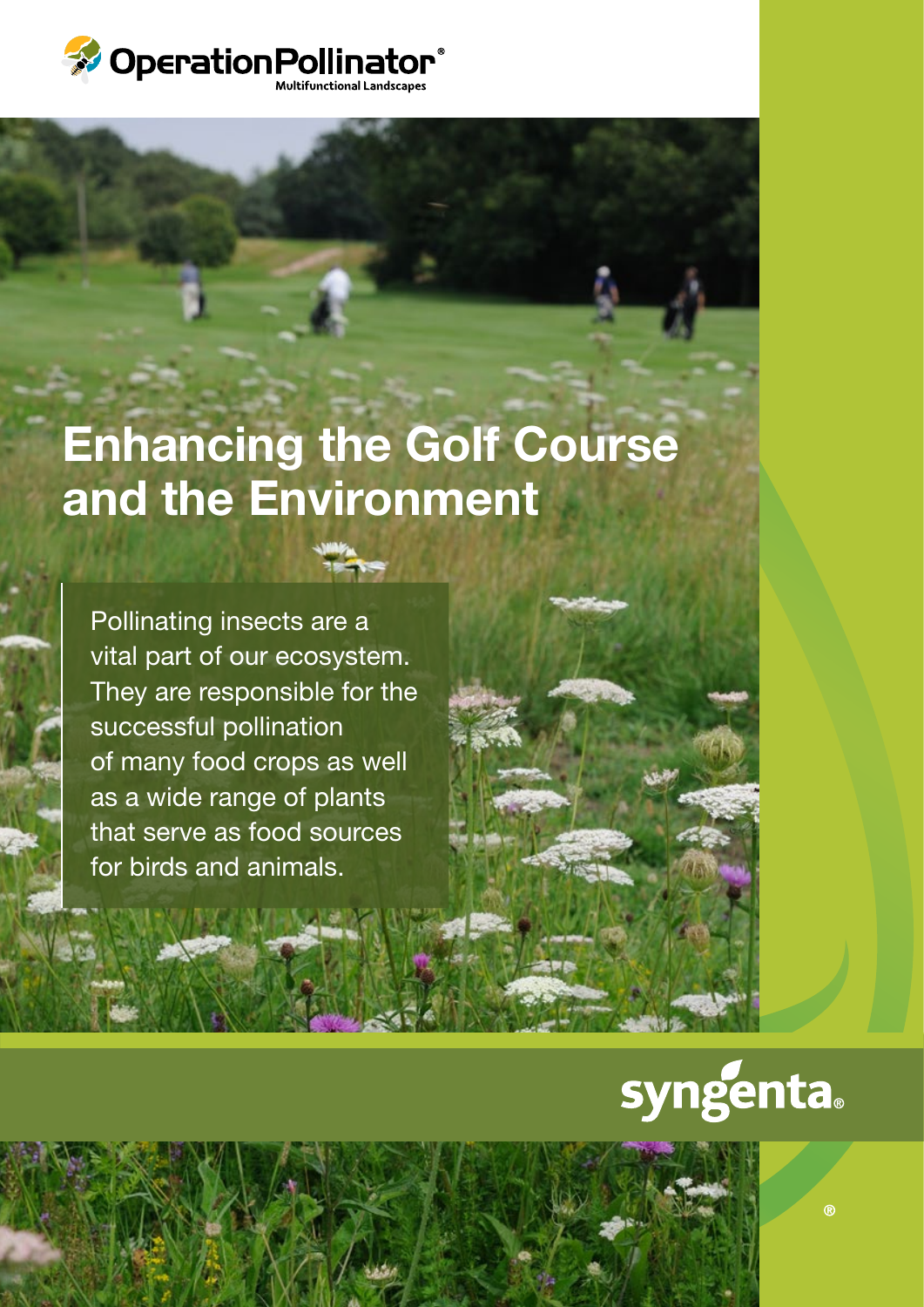

#### What is Operation Pollinator® ?

Operation Pollinator® provides golf course superintendents with the tools and information to successfully establish and manage attractive wildflower resources that are crucial for bees and other pollinating insects. It also aims to enhance the visual appearance of the course and the overall playing experience. Golf courses around the country are well-placed to establish and preserve habitats and make a positive impact on the environment.



#### Establishing biodiverse pollinator plots can:

- › Play a key role in reviving native bees and other pollinating insects
- › Introduce native wildflowers to your course for pollinators
- › Generate pride for your course and the community
- › Enhance visual appearance of the course and overall golfing experience when full establishment is achieved
- › Create positive publicity for your club and the industry
- › Build awareness of environmental stewardship efforts

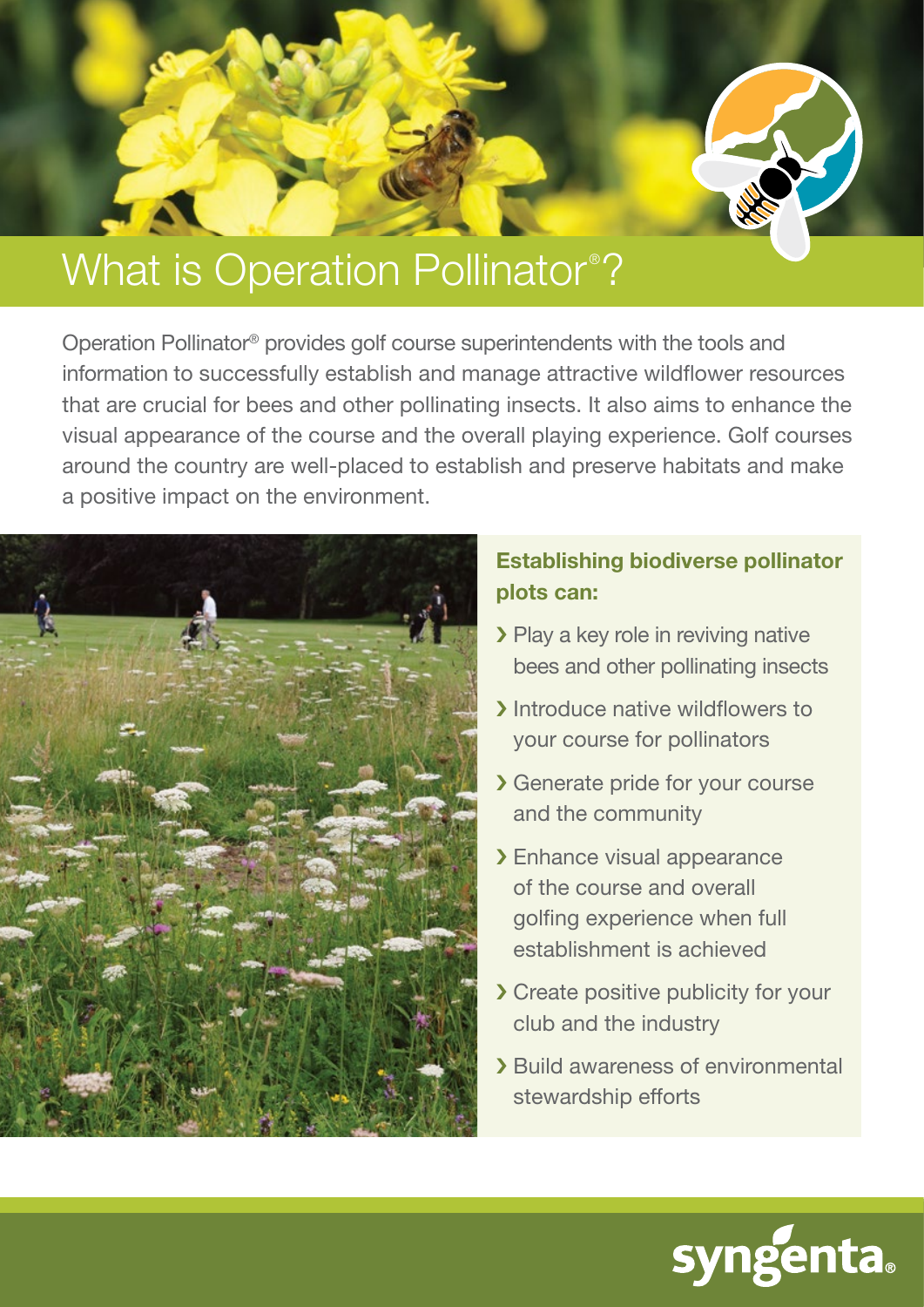### Where can it fit on the course?

The process starts with a site visit involving the golf course superintendent and other key stakeholders such as horticulturists, management or bushcare volunteers where potential sites are selected for the program. In most instances, the areas selected will be visible and prominent but out of play so will not affect golfers or the game.

# Attractive proposition

The use of indigenous species (i.e. from the local area) is important, but there are situations where native species (i.e. Australian) will be added to the list of recommended plant species to add more flowering variety. Indigenous plants are ideal as they adapt to the local climatic conditions and can persist for longer without needing to be re-established. However, access to a year-round supply of high-quality nectar and pollen resources is vital for pollinators hence the need to add native species from outside the local area. The aim is to get a variety of colours and structures as well as grasses and bare ground in the plots with careful consideration to minimal maintenance and water-use once established. It is also vital to provide nest sites for the pollinators, which could be bee hotels, dead wood, leaf litter patches, and small areas of bare sandy ground.